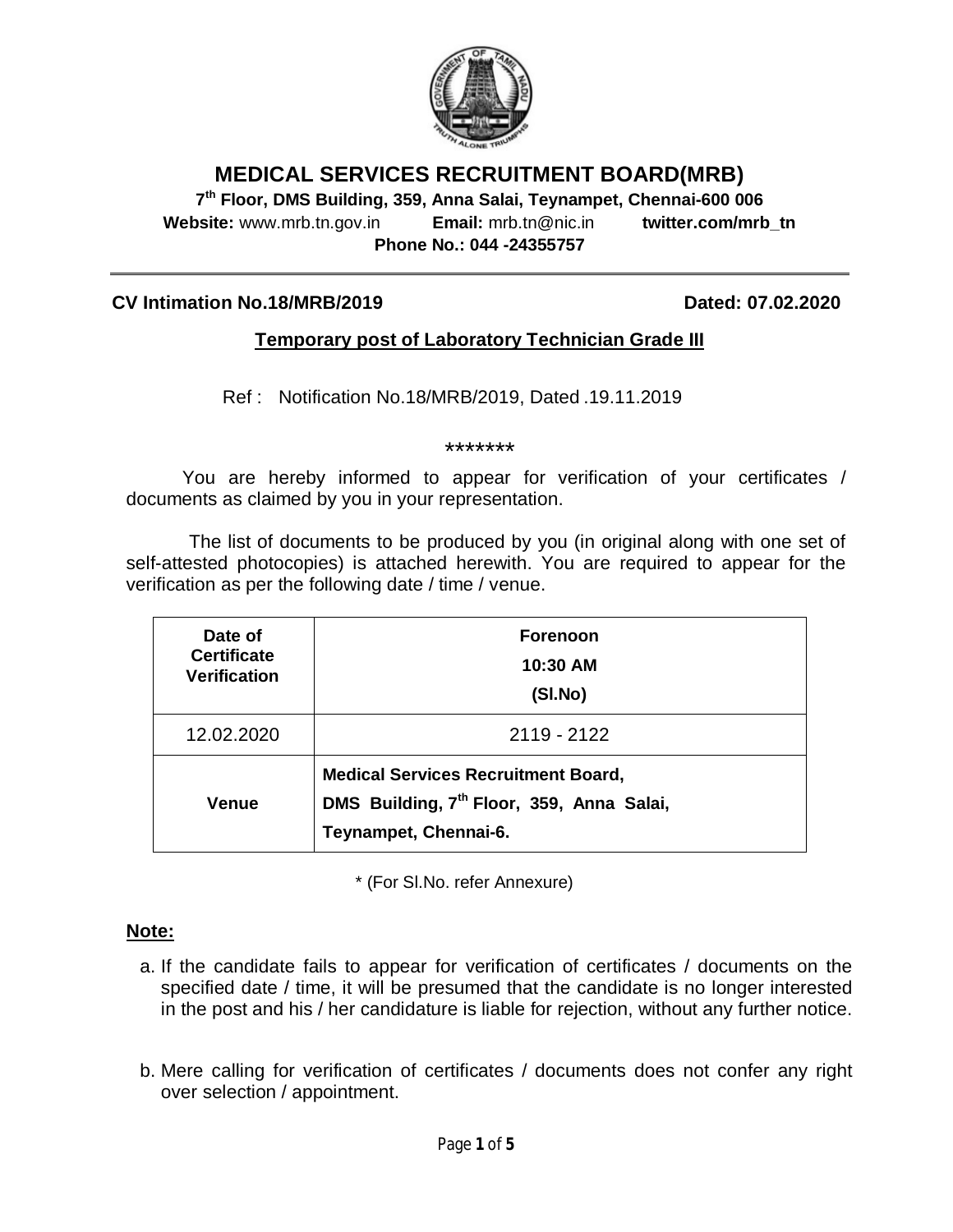- c. The candidates are called for verification of certificates / documents based on the particulars furnished in their on-line applications such as age, educational qualification, community, marks, etc. The provisional selection of candidates will be made only after verification/ acceptance of certain documents, educational qualification possessed by him/her, clarification regarding community status and its acceptance, marks / rank list of the candidate etc. as the case may be. If any of their claims is found to be false or incorrect, their candidature is liable for rejection at any point of time.
- d. Candidate called for Certificates Verification is hereby advised to appear with all the relevant documents in original without fail. Failure to produce even any one of the essential documents will result in rejection of his / her candidature.

**MEMBER SECRETARY**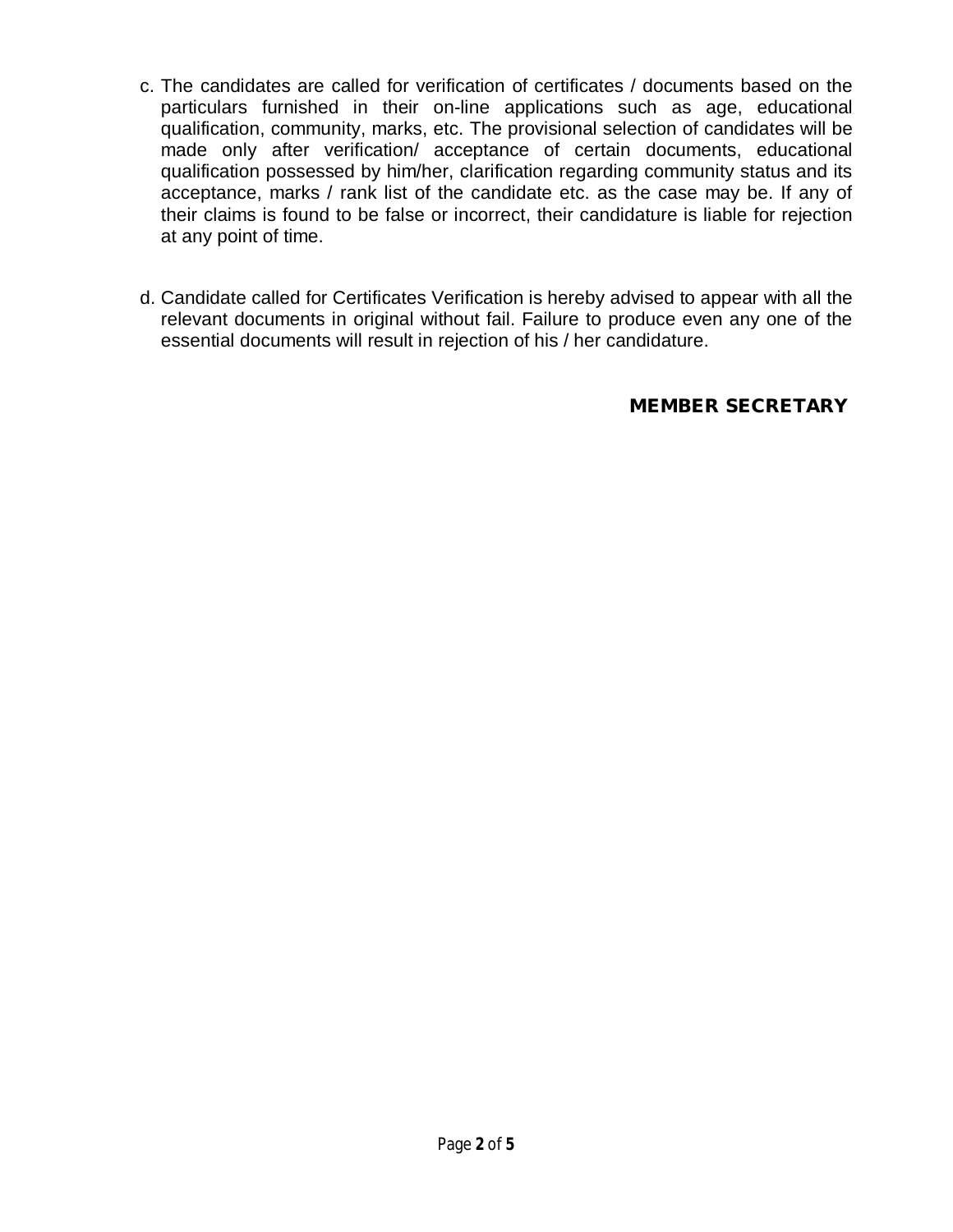## **MEDICAL SERVICES RECRUITMENT BOARD**

**Documents for verification for the post of Laboratory Technician Grade III**

**The following documents (original along with one set of self attested photocopies) are to be produced at the time of certificate verification. [Please arrange and bring the certificates in the same order for easy and quick verification]**

|     | a. Evidence of Date of Birth (Birth Certificate / SSLC / HSC)                                                                                                                                                                                                                                                                                                                                                                                                    |
|-----|------------------------------------------------------------------------------------------------------------------------------------------------------------------------------------------------------------------------------------------------------------------------------------------------------------------------------------------------------------------------------------------------------------------------------------------------------------------|
|     | b. Evidence and Mark sheet of Educational qualification (SSLC; HSC; Certificate in<br>Medical Laboratory Technology (one year duration course) undergone in any                                                                                                                                                                                                                                                                                                  |
|     | institution recognized by the Director of Medical Education)                                                                                                                                                                                                                                                                                                                                                                                                     |
|     | c. Evidence of Tamil qualification (viz., SSLC / HSC / Certificate for having passed the<br>second class Language Test (Full Test) in Tamil conducted by the Tamil Nadu<br>Public Service Commission).                                                                                                                                                                                                                                                           |
|     | d. Community certificate from the competent authority (Permanent Community<br>Certificate)                                                                                                                                                                                                                                                                                                                                                                       |
|     | e. Certificate of character and conduct issued by Group A or Group B Officer on or<br>after 10.01.2020. (Specimen copy enclosed)                                                                                                                                                                                                                                                                                                                                 |
|     | f. Certificate of character and conduct issued by the Head of the Institution in which he<br>/ she last studied.                                                                                                                                                                                                                                                                                                                                                 |
|     | g. Disability certificate issued by the competent authority (if applicable) as in Annexure<br>7A & 7B of the Notification.                                                                                                                                                                                                                                                                                                                                       |
|     | h. No Objection Certificate from the Appointing Authority concerned (if applicable) as in<br>Annexure 5 of the Notification.                                                                                                                                                                                                                                                                                                                                     |
| i., | Destitute widow certificate as per Annexure 9 of the Notification (if applicable)                                                                                                                                                                                                                                                                                                                                                                                |
| j.  | An undertaking and declaration to be submitted as in para 12A and 12B of the<br>notification                                                                                                                                                                                                                                                                                                                                                                     |
| k.  | Two (2) passport size colour photograph (that was used to scan and uploaded in the<br>online application) (with name and application number on the backside).                                                                                                                                                                                                                                                                                                    |
| L.  | Any one of the photo ID Card issued by a Government Authority (other than PAN<br>card), depicting the Address for communication or permanent Address furnished in<br>the online application.                                                                                                                                                                                                                                                                     |
|     | m. In respect of Ex-Servicemen they have to produce the Discharge Certificate, PPO<br>No., in case if he is already discharged. If the candidate is a serving personnel to be<br>discharged within one year from the last date of receipt of the application of the<br>notification, he has to produce an undertaking given by the candidate in Annexure<br>8A & Form of Certificate for serving personnel in Annexure 8B of the notification (if<br>applicable) |
|     | n. The candidate will also be asked to sign on the printed copy of on-line application<br>(printed copy will be provided to the candidate at the venue)                                                                                                                                                                                                                                                                                                          |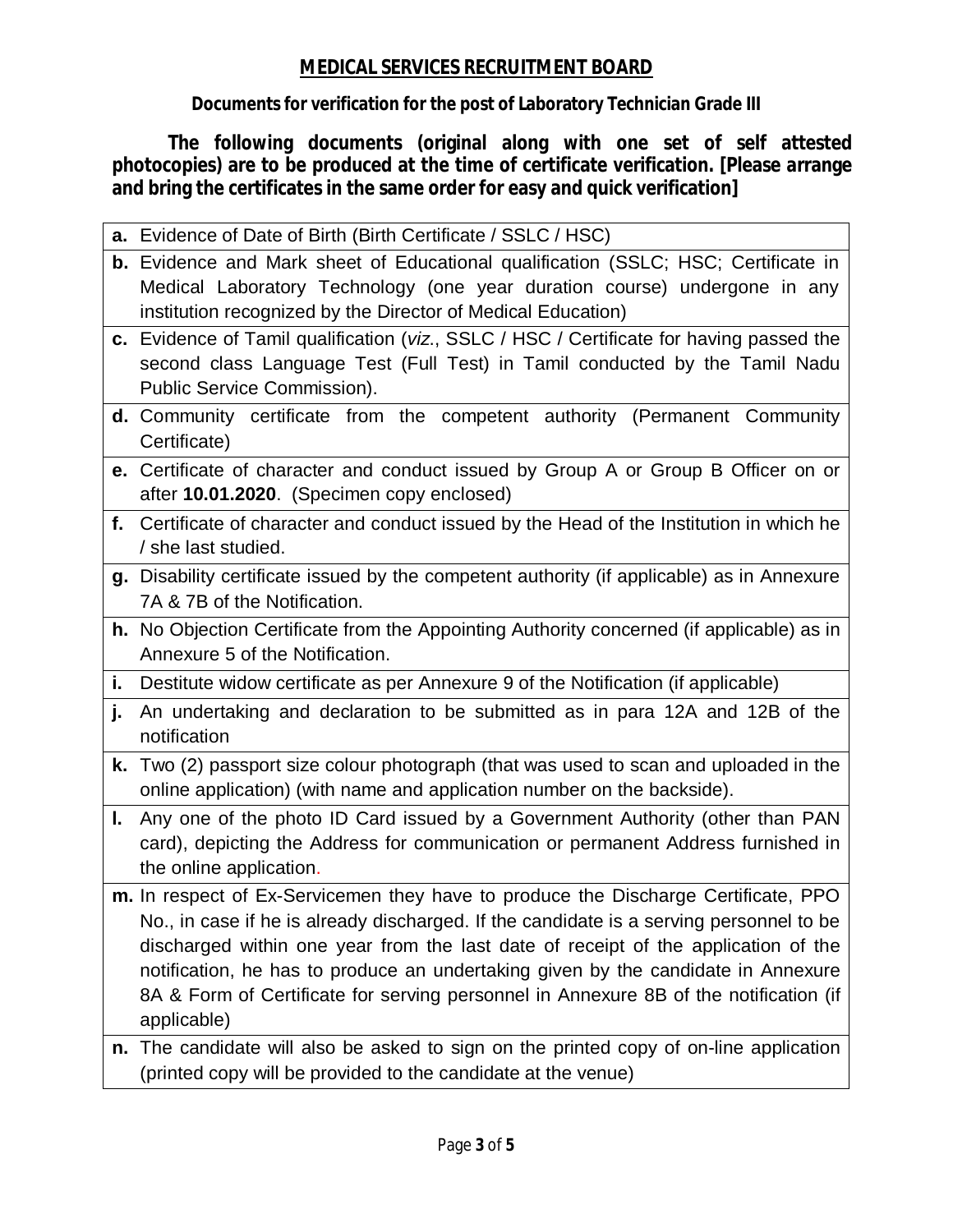# **Specimen Copy of conduct and Character Certificate (to be issued by a Group A or Group B Officer)**

Name of the Certificate issuing officer: Date : Date :

Designation :

Address of Institution :

Phone No.:

E-mail :

## **CERTIFICATE OF CHARACTER AND CONDUCT**

| is known to me for the past  Years (minimum 2 years). His/ Her |  |  |
|----------------------------------------------------------------|--|--|
|                                                                |  |  |

Character and conduct are ……...…………… The individual is not related to me.



Signature :

Full Name :

 Designation : with seal

**(Photograph to be attested by the Certificate issuing officer with seal)**